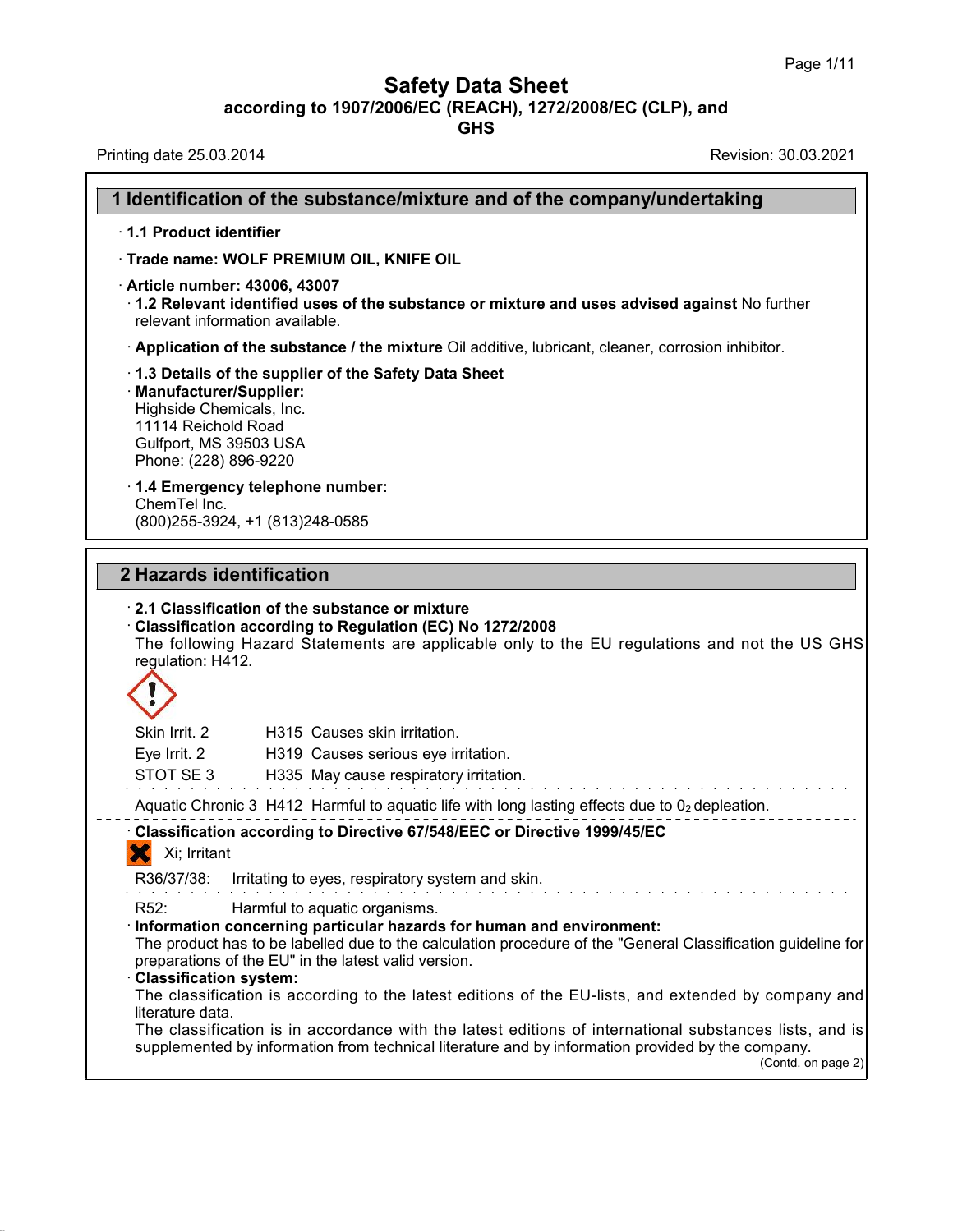# Safety Data Sheet<br><sub>006/EC (REACH), 1272/2008/EC (CLP),<br>GHS</sub> Page 2/11<br>**according to 1907/2006/EC (REACH), 1272/2008/EC (CLP), and<br>GHS<br>Revision: 30.03.2021 Safety Data Sheet**<br>
according to 1907/2006/EC (REACH), 1272/2008/EC (CLP), and<br>
Printing date 25.03.2014<br>
Revision: 30.03.2021<br>
Revision: 30.03.2021

**GHS**

38.0.16

**Trade name: KNIFE OIL**  $\overline{\text{Contd. of page 1}}$ **Example 12 Example 2014**<br> **Example 2.2 Label elements<br>
• Labelling according to Reg<br>
The following Hazard State Example: EXNIFE OIL**<br> **Example: Label elements**<br> **Exabelling according to Regulation (EC) No 1272/2008**<br>
The following Hazard Statements are applicable only to the requlation: H412. 2.2 Label elements<br>
Labelling according to Regulation (EC) No 1272/2008<br>
The following Hazard Statements are applicable only to the EU regulations and not the US GHS<br>
regulation: H412.<br>
The product is classified and labell 2.2 Label elements<br>Labelling according to Regu<br>The following Hazard State<br>regulation: H412.<br>The product is classified and l The following to Regulation (EC) No 1272/2008<br>The following Hazard Statements are applicable only to the EU regulat<br>regulation: H412.<br>The product is classified and labelled according to the CLP regulation.<br>**· Hazard pictog** GHS07 **• Signal word Warning<br>• Signal word Warning<br>• Hazard statements<br>• The following Hazard Statem CHS07**<br> **Signal word Warning<br>
<b>Hazard statements**<br>
The following Hazard State<br>
requlation: H412. GHS07<br>Signal word Warning<br>Hazard statements<br>The following Hazard Statements are applicable only to the EU regulations and not the US GHS<br>regulation: H412.<br>H315 Causes skin irritation GHS07<br>**Signal word** Warning<br>**Hazard statements**<br>The following Hazard State<br>regulation: H412.<br>H315 Causes skin irritation.<br>H319 Causes serious eve irrita Signal word Warning<br>Hazard statements<br>The following Hazard Statements a<br>regulation: H412.<br>H315 Causes skin irritation.<br>H335 May cause respiratory irritation. **Signal word** Warning<br>**Hazard statements**<br>The following Hazard Statements are app<br>regulation: H412.<br>H315 Causes serious eye irritation.<br>H335 May cause respiratory irritation.<br>H412 Harmful to aquatic life with long lasting. **Hazard statements**<br>The following Hazard Statements are applic<br>regulation: H412.<br>H315 Causes skin irritation.<br>H319 Causes serious eye irritation.<br>H335 May cause respiratory irritation.<br>H412 Harmful to aquatic life with lon The following Hazard Statements are applicable only to th<br>regulation: H412.<br>H315 Causes skin irritation.<br>H319 Causes serious eye irritation.<br>H335 May cause respiratory irritation.<br>H412 Harmful to aquatic life with long las H315 Causes skin irritation.<br>
H319 Causes serious eye irritation.<br>
H335 May cause respiratory irritation.<br>
H412 Harmful to aquatic life with long lasting effects.<br> **Precautionary statements**<br>
P280 Wear protective gloves / H319 Causes serious eye irritation.<br>
H335 May cause respiratory irritation.<br>
H412 Harmful to aquatic life with long lasting effects.<br> **Precautionary statements**<br>
P260 Wear protective gloves / eye protection.<br>
P264 Wash tho H335 May cause respiratory irritation.<br>
H412 Harmful to aquatic life with long lasting effects.<br> **Precautionary statements**<br>
P260 Wear protective gloves / eye protection.<br>
P264 Wash thoroughly after handling.<br>
P261 Avoid b Partian Continue in the Matthew of Soan and water<br>
Payabota The Continue and the Wear protective gloves / eye protection.<br>
P264 Wash thoroughly after handling.<br>
P261 Avoid breathing mist/vapours/spray.<br>
P305+P351+P338 IF I tements<br>Wear protective gloves / eye protection.<br>Wash thoroughly after handling.<br>Avoid breathing mist/vapours/spray.<br>IF IN EYES: Rinse cautiously with water for several r<br>present and easy to do. Continue rinsing.<br>IF ON SKI P280 Wear protective gloves / eye protection.<br>
P264 Wash thoroughly after handling.<br>
P305+P351+P338 IF IN EYES: Rinse cautiously with water for several minutes. F<br>
present and easy to do. Continue rinsing.<br>
P302+P352 IF ON P264 Wash thoroughly after handling.<br>
P261 Avoid breathing mist/vapours/spray.<br>
P305+P351+P338 IF IN EYES: Rinse cautiously with water for several minutes. Remove contact lenses, if<br>
present and easy to do. Continue rinsin regulations. P303+P351+P338 IF IN E1<br>present<br>P302+P352 IF ON S<br>P501 Dispose<br>regulation:<br>**Hazard description:**<br>WHMIS-symbols:<br>D2B - Toxic material causin · **WHMIS-symbols:** P302+P352 IF ON SKIN: Wash with plenty of soap and<br>P501 Dispose of contents/container in accord<br>regulations.<br>**Hazard description:**<br>WHMIS-symbols:<br>D2B - Toxic material causing other toxic effects D2B - Toxic material causing other toxic efference of the Material Causing other toxic efference of the Material Street of Texas (scale 0 - 4)  $\left| \frac{1}{1} \right\rangle$  Reactivi Health =  $1$ <br>Fire =  $1$ **igs (scale 0 - 4)**<br>Health = 1<br>Fire = 1<br>Reactivity = 1 **igs (scale 0 - 4)**<br>Health = 1<br>Fire = 1<br>Reactivity = 1 ngs (scale 0 - 4)<br>Health = 1<br>Fire = 1<br>Reactivity = 1<br>ngs (scale 0 - 4) Health = 1<br>
Fire = 1<br>
Reactivity = 1<br>
HMIS-ratings (scale 0 - 4)<br>
HEALTH 1 Health = 1 **HEALTH** 1 Hea FIRE REACTIVITY  $1$  Reactivity = 1  $1$  Fire = 1 Fire = 1<br>
Reactivity = 1<br> **ings (scale 0 - 4)**<br> **1**<br>
Fire = 1<br> **1**<br>
Reactivity = 1 teactivity = 1<br>**Is (scale 0 - 4)**<br>Health = 1<br>Fire = 1<br>Reactivity = 1 **s (scale 0 - 4)**<br>Health = 1<br>Fire = 1<br>Reactivity = 1 (Contd. on page 3)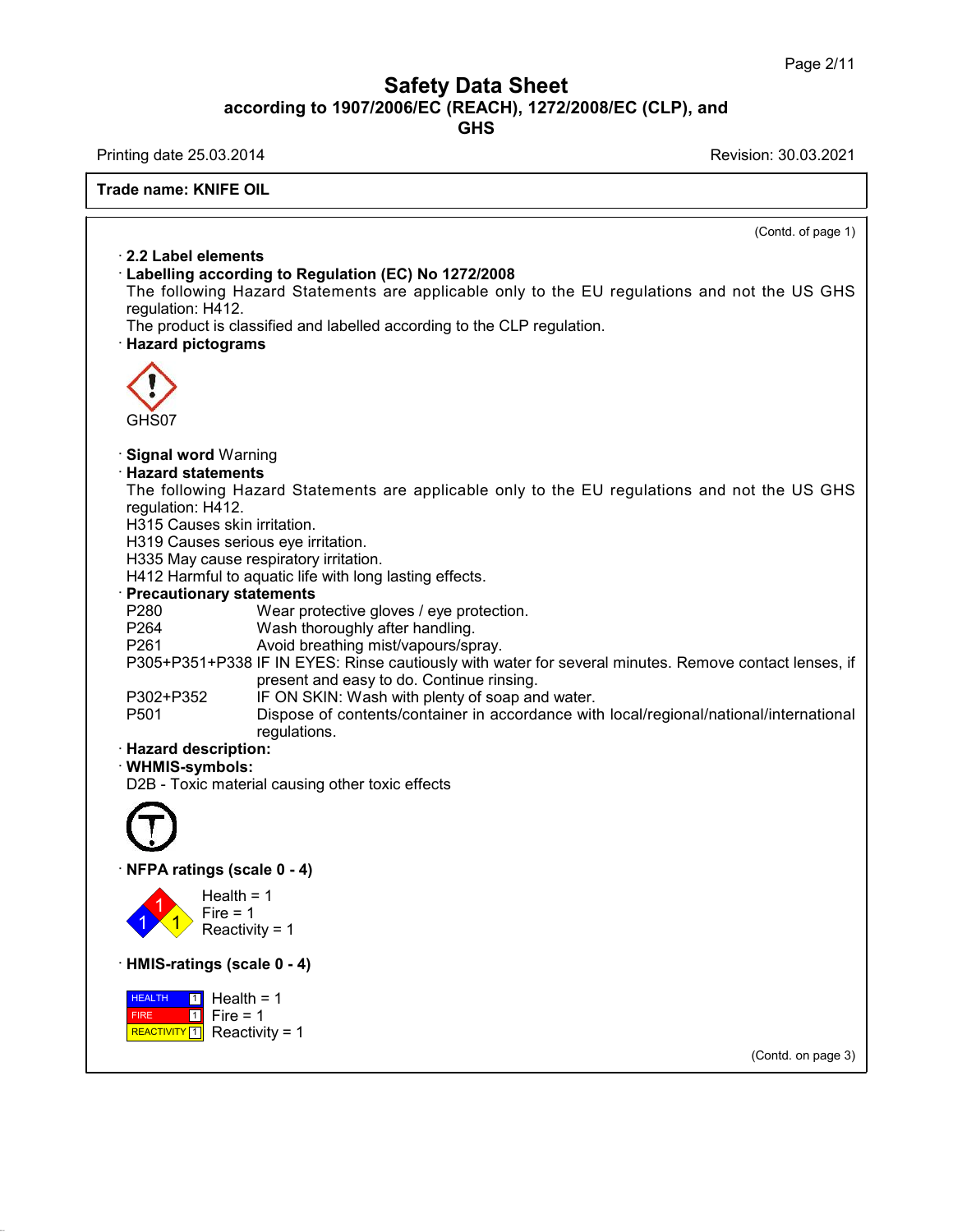## Safety Data Sheet<br><sub>006/EC (REACH), 1272/2008/EC (CLP),<br>GHS</sub> Page 3/11<br>**according to 1907/2006/EC (REACH), 1272/2008/EC (CLP), and<br>GHS<br>Revision: 30.03.2021 GHS Safety Data Sheet**<br>according to 1907/2006/EC (REACH), 1272/2008/EC (CLP), and<br>Printing date 25.03.2014<br>Revision: 30.03.2021<br>Trade name: KNIFE OIL

**Trade name: KNIFE OIL**

(Contd. of page 2)

## **Example 12 A WHIFE OIL**<br>
• **HMIS Long Term Health Hazard Substances**<br>
None of the ingredients is listed. None: KNIFE OIL<br>
→ HMIS Long Term Health Hazard Substance<br>
None of the ingredients is listed.<br>
→ 2.3 Other hazards<br>
→ Results of PBT and vPvB assessment<br>
→ PBT: Not applicable. **EXAMIS Long Term Health Hazard Substances**<br>None of the ingredients is listed.<br>**2.3 Other hazards<br>Results of PBT and vPvB assessment**<br>PBT: Not applicable.<br>PRT: Not applicable. • **HMIS Long Term Health Haz**<br>None of the ingredients is liste<br>• **2.3 Other hazards**<br>• **Results of PBT and vPvB as**<br>• **PBT**: Not applicable.<br>• **vPvB**: Not applicable.

|                                                            | 3 Composition/information on ingredients                                                                                               |             |
|------------------------------------------------------------|----------------------------------------------------------------------------------------------------------------------------------------|-------------|
| $\cdot$ 3.2 Mixtures                                       | Description: Mixture of substances listed below with nonhazardous additions.                                                           |             |
| Dangerous components:                                      |                                                                                                                                        |             |
| CAS: 64722-56-9                                            | <b>Highly Refined Heavy Mineral Base Oils</b><br>$\mathsf{\times}$ Xi R38<br>$\overline{\textcircled{\textbf{1}}}$ Skin Irrit. 2, H315 | 50-100%     |
|                                                            | Alkenes C12-24 Chloro<br>X Xi R36/37/38<br>Skin Irrit. 2, H315; Eye Irrit. 2, H319; STOT SE 3, H335                                    | 10-25%      |
| CAS: 8013-07-8<br>EINECS: 232-391-0 $\frac{1}{2}$ N R51/53 | <b>Epoxidized Stabilizer</b><br>Aquatic Chronic 2, H411                                                                                | $2,5 - 10%$ |
| CAS:PROPRIETARY   Proprietary mixture                      |                                                                                                                                        | $~10\%$     |
|                                                            | Additional information: For the wording of the listed risk phrases refer to section 16.                                                |             |

• **Additional information:** For the wording of the listed risk phrases refer to section 16.<br> **4.1 Description of first aid measures**<br>
• **4.1 Description of first aid measures**<br>
• **General information:**<br>
Immediately remove

**4.1 Description of first aid measures<br>
General information:**<br>
Immediately remove any clothing soiled by the<br>
Take affected persons out into the fresh air. First aid measures<br>4.1 Description of first aid measures<br>General information:<br>Immediately remove any clothing soiled by the product.<br>Take affected persons out into the fresh air.<br>After inhalation: **First aid measures**<br> **A.1 Description of first aid measures**<br> **Ceneral information:**<br>
Immediately remove any clothing soiled by the product.<br>
Take affected persons out into the fresh air.<br> **After inhalation:**<br>
Supply fres

4.1 Description of first aid measures<br>General information:<br>Immediately remove any clothing soiled by the product.<br>Take affected persons out into the fresh air.<br>After inhalation:<br>Supply fresh air; consult doctor in case of **In case of unconsciousness place by the product.**<br>
Take affected persons out into the fresh air.<br> **After inhalation:**<br>
Supply fresh air; consult doctor in case of complaints.<br>
In case of unconsciousness place patient stab Take affected persons out into the fresh air.<br> **After inhalation:**<br>
Supply fresh air; consult doctor in case of complaints.<br>
In case of unconsciousness place patient stably in side position for the<br> **After skin contact:**<br>

If Supply fresh air; consult doctor in case of complaints.<br>In case of unconsciousness place patient stably in side<br>**After skin contact:**<br>Immediately wash with water and soap and rinse thorour<br>If skin irritation continues, In case of unconsciousness place patient stably in sidentler skin contact:<br>
Immediately wash with water and soap and rinse thol<br>
If skin irritation continues, consult a doctor.<br> **After eye contact:**<br>
Remove contact lenses

Refler skin contact:<br>
Immediately wash with water and soap and rinse thoroughly.<br>
If skin irritation continues, consult a doctor.<br> **After eye contact:**<br>
Remove contact lenses if worn, if possible.<br>
Rinse opened eye for sev If skin irritation continues, consult a doctor.<br> **After eye contact:**<br>
Remove contact lenses if worn, if possible.<br>
Rinse opened eye for several minutes under running water.<br> **After swallowing:**<br>
Rinse out mouth and then d Or After eye contact:<br>
Rimove contact lenses if worn, if possible.<br>
Rinse opened eye for several minutes under running water. If symptoms persist, c<br> **After swallowing:**<br>
Rinse out mouth and then drink plenty of water.<br>
Do

Coughing

Acne

38.0.16

(Contd. on page 4)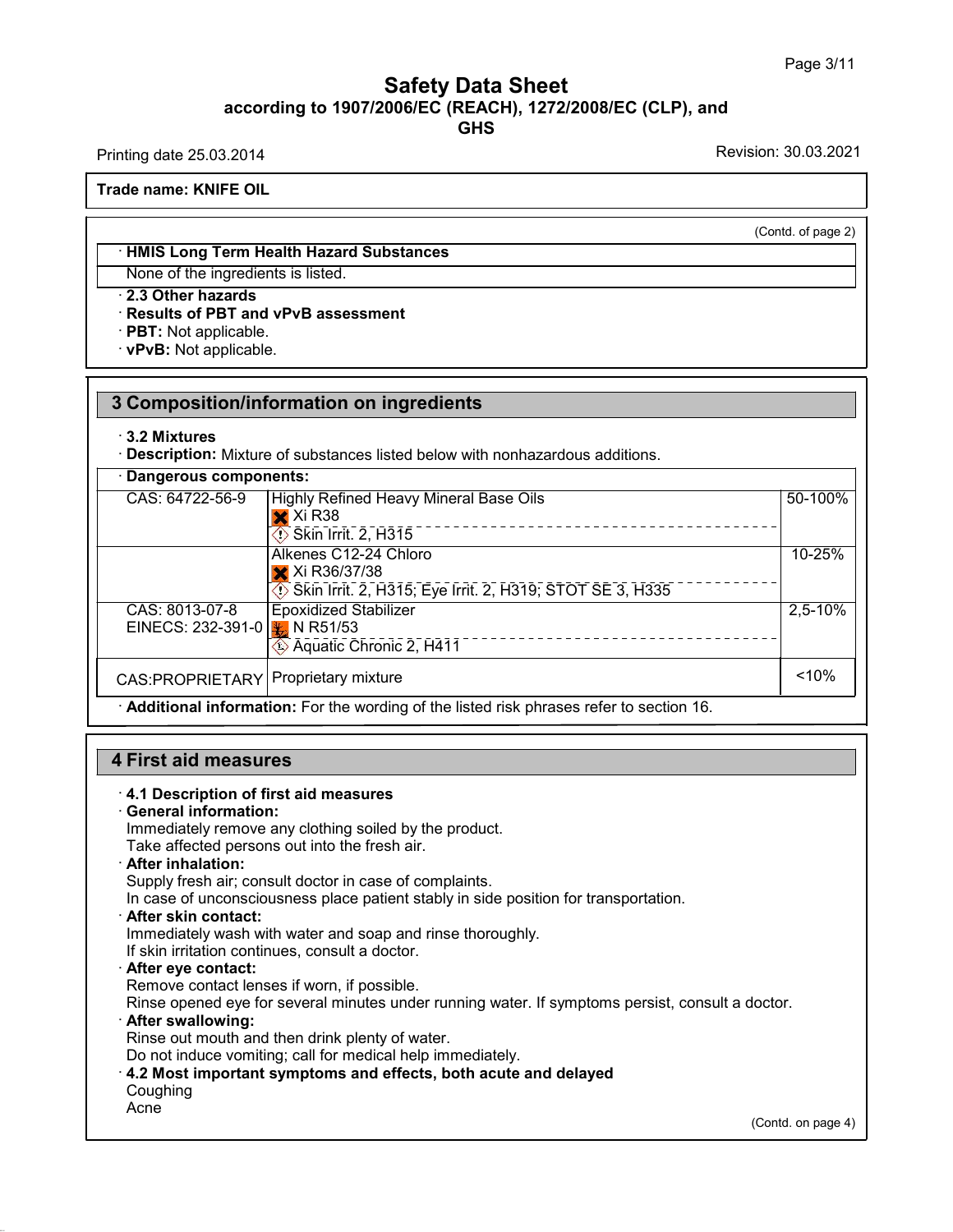## Safety Data Sheet<br><sub>006/EC (REACH), 1272/2008/EC (CLP),<br>GHS</sub> Page 4/11<br>**according to 1907/2006/EC (REACH), 1272/2008/EC (CLP), and<br>GHS<br>Revision: 30.03.2021 GHS Safety Data Sheet**<br>
according to 1907/2006/EC (REACH), 1272/2008/EC (CLP), and<br>
Printing date 25.03.2014<br>
Revision: 30.03.2021<br>
Revision: 30.03.2021

**Trade name: KNIFE OIL**

 $\overline{\text{(Cond. of page 3)}}$ Nausea Cramp **Disorientation** · **Hazards** Nausea<br>Cramp<br>Disorientation<br>**Hazards**<br>Danger of impaired breathing.<br>Danger of convulsion.<br>Condition may deteriorate with alcohol. Danger of impaired breathing.<br>Danger of convulsion. Cramp<br> **Condition may deteriorate with alcohol consumption.**<br> **Condition may deteriorate with alcohol consumption.**<br> **4.3 Indication of any immediate medical attention and special treatment needed**<br> **Medical supervision fo** Hazards<br>Danger of impaired breathing.<br>Danger of convulsion.<br>Condition may deteriorate with alcohol consumption.<br>4.3 Indication of any immediate medical attention<br>Medical supervision for at least 48 hours.<br>In cases of irrit Danger of impaired breathing.<br>Danger of convulsion.<br>Condition may deteriorate with alcohol consumption.<br>**4.3 Indication of any immediate medical attention and special treatment needed**<br>Medical supervision for at least 48 h Condition may deteriorate with alcohol consumption.<br>4.3 Indication of any immediate medical attention and special treatment n<br>Medical supervision for at least 48 hours.<br>In cases of irritation to the lungs, initial treatmen 4.3 Indication of any Immediate medi-<br>
Medical supervision for at least 48 hours<br>
In cases of irritation to the lungs, initial t<br>
If necessary oxygen respiration treatme<br>
5 Firefighting measures<br>
5.1 Extinguishing media **Firefighting measures**<br> **5.1 Extinguishing media**<br>
• Suitable extinguishing agents:<br>
™Mater haze or foo **Firefighting measures<br>· 5.1 Extinguishing media<br>· Suitable extinguishing agents:<br>Water haze or fog<br>Alcohol resistant foam** Firefighting measures<br>5.1 Extinguishing media<br>Suitable extinguishing agents:<br>Water haze or fog<br>Alcohol resistant foam Firefighting measures<br>5.1 Extinguishing media<br>Suitable extinguishing agents:<br>Water haze or fog<br>Alcohol resistant foam<br>Foam<br>Fire-extinguishing powder Foam **5.1 Extinguishing media<br>Suitable extinguishing agents:**<br>Water haze or fog<br>Alcohol resistant foam<br>Foam<br>Fire-extinguishing powder<br>Gaseous extinguishing agents<br>Carbon dioxide **Suitable extinguishing agents:**<br>Water haze or fog<br>Alcohol resistant foam<br>Foam<br>Fire-extinguishing powder<br>Gaseous extinguishing agents<br>Carbon dioxide<br>**For safety reasons unsuitable extinguis** Water haze or fog<br>Alcohol resistant foam<br>Foam<br>Fire-extinguishing powder<br>Gaseous extinguishing age<br>Carbon dioxide<br>**For safety reasons unsui**<br>Water with full jet Alconol resistant roam<br>
Foam<br>
Fire-extinguishing powder<br>
Gaseous extinguishing agents<br>
Carbon dioxide<br> **For safety reasons unsuitable extinguishing agents:**<br>
Water with full jet<br>
Water sprav Foam<br>Fire-extinguishing powder<br>Gaseous extinguishing agents<br>Carbon dioxide<br>**For safety reasons unsuitable e**<br>Water with full jet<br>Water spray<br>5.2 Special bazards arising from Fire-extinguishing powder<br>Gaseous extinguishing ag<br>Carbon dioxide<br>**For safety reasons unsu**<br>Water with full jet<br>Water spray<br>**5.2 Special hazards aris**<br>During beating or in case Gaseous extinguishing agents<br>
Carbon dioxide<br> **For safety reasons unsuitable extinguishing agents:**<br>
Water with full jet<br>
Water spray<br> **5.2 Special hazards arising from the substance or mixture**<br>
During heating or in case Carbon dioxide<br>
For safety reasons unsuitable extinguishing agents:<br>
Water with full jet<br>
Water spray<br> **5.2 Special hazards arising from the substance or mixture**<br>
During heating or in case of fire poisonous gases are prod Water with full jet<br>
Water spray<br> **5.2 Special hazards arising from the substance or mixture**<br>
During heating or in case of fire poisonous gases are produced<br> **5.3 Advice for firefighters**<br> **Protective equipment:**<br>
Wear se Water spray<br>**5.2 Special hazards arising from the substance or mixture**<br>During heating or in case of fire poisonous gases are produce<br>**5.3 Advice for firefighters**<br>**Protective equipment:**<br>Wear self-contained respiratory pr **Branch Fully protective suiters of the substance or mixture**<br> **Branch Cool Exercise** State for firefighters<br> **Protective equipment:**<br>
Wear self-contained respiratory protective device.<br>
Wear fully protective suit.<br> **Addit** Frotective equipment:<br>
Wear self-contained respiratory protective device<br>
Wear fully protective suit.<br> **Additional information** Cool endangered recept<br> **6 Accidental release measures**<br>
6.1 Personal precautions, protective • **Additional Information** Cool endangered receptacies with water fog or haze.<br> **• Accidental release measures**<br>
• **6.1 Personal precautions, protective equipment and emergency procedures**<br>
Wear protective equipment. Keep **Accidental release measures<br>6.1 Personal precautions, protective equipment and emergency proce**<br>Wear protective equipment. Keep unprotected persons away.<br>Ensure adequate ventilation<br>Particular danger of slipping on leaked Accidental release measures<br>6.1 Personal precautions, protective<br>Wear protective equipment. Keep un<br>Ensure adequate ventilation<br>Particular danger of slipping on leake **Example 19 Accidental release measures**<br> **EXECT: CAT Personal precautions, protective equipment and emerger**<br>
Wear protective equipment. Keep unprotected persons away.<br>
Ensure adequate ventilation<br>
Particular danger of **6.1 Personal precautions, protective equipment and emergenc**<br>Wear protective equipment. Keep unprotected persons away.<br>Ensure adequate ventilation<br>Particular danger of slipping on leaked/spilled product.<br>**6.2 Environmenta** Wear protective equipment. Keep unprotected persons away.<br>Ensure adequate ventilation<br>Particular danger of slipping on leaked/spilled product.<br>**6.2 Environmental precautions:**<br>Do not allow to enter sewers/ surface or groun

38.0.16

Ensure adequate ventilation<br>Particular danger of slipping on leaked/spilled product.<br>6.2 Environmental precautions:<br>Do not allow to enter sewers/ surface or ground water.<br>Inform respective authorities in case of seepage in

Prevent from spreading (e.g. by damming-in or oil barriers).

Particular danger of slipping on leaked/spilled product.<br> **6.2 Environmental precautions:**<br>
Do not allow to enter sewers/ surface or ground water.<br>
Inform respective authorities in case of seepage into water course or sewa Do not allow to enter sewers/ surface or ground water.<br>
Inform respective authorities in case of seepage into water course or sewage system.<br>
Prevent from spreading (e.g. by damming-in or oil barriers).<br>
Do not allow to p

 $(t)$ .<br>(Contd. on page 5)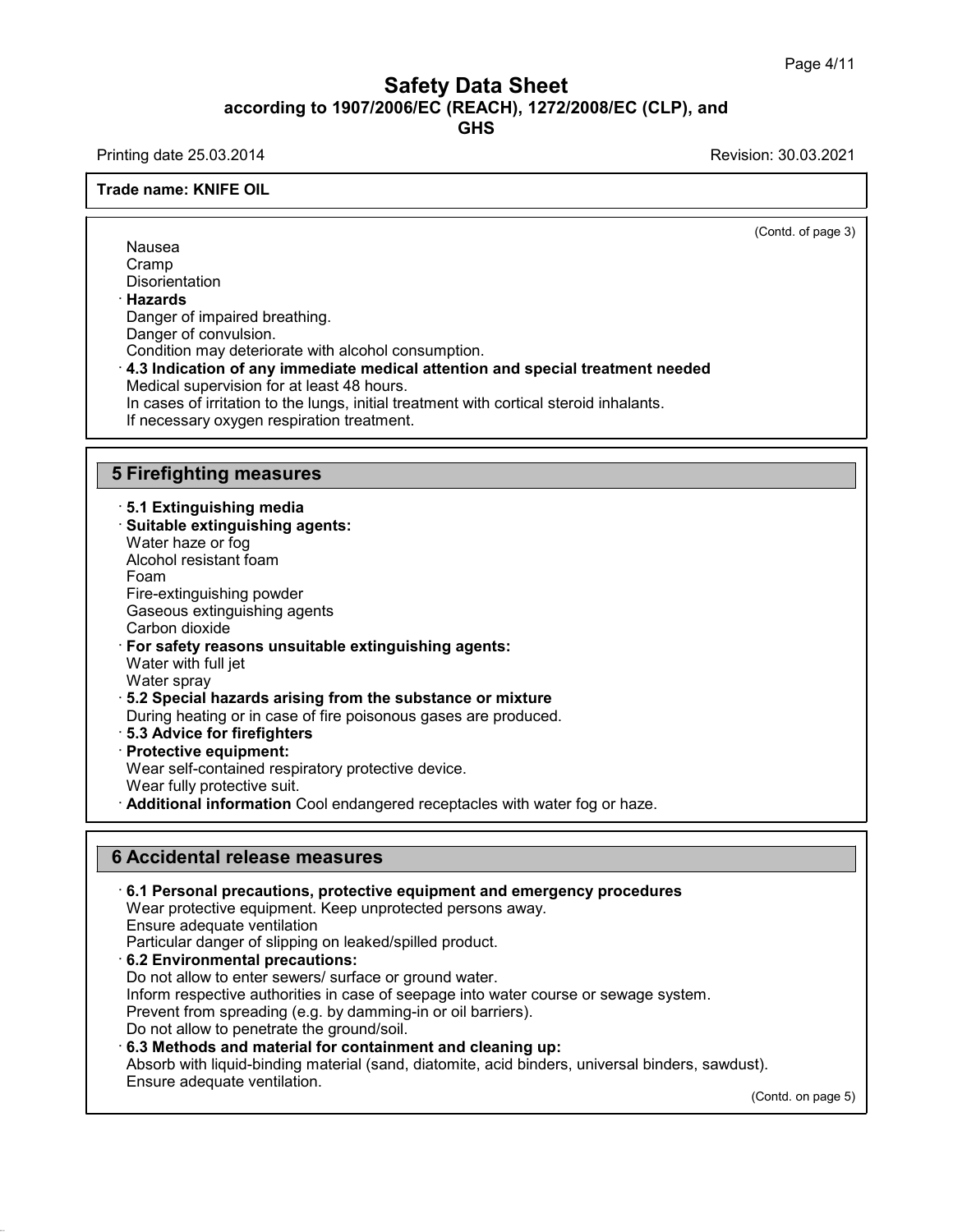# Safety Data Sheet<br><sub>006/EC (REACH), 1272/2008/EC (CLP),<br>GHS</sub> Page 5/11<br>**according to 1907/2006/EC (REACH), 1272/2008/EC (CLP), and<br>GHS<br>Revision: 30.03.2021 Safety Data Sheet**<br>
according to 1907/2006/EC (REACH), 1272/2008/EC (CLP), and<br>
Printing date 25.03.2014<br>
Revision: 30.03.2021<br>
Revision: 30.03.2021

**GHS**

 $\overline{\text{(Cond. of page 4)}}$ 

## **Trade name: KNIFE OIL**

Remove from the water surface (e.g. skim or suck off).<br> **Remove from the water surface (e.g. skim or suck off).**<br> **• 6.4 Reference to other sections**<br>
See Section 7 for information on safe handling.<br>
See Section 8 for info Frame. NNIFE OIL<br>
See Netter Section 7 for information on safe handling.<br>
See Section 7 for information on safe handling.<br>
See Section 8 for information on personal protection equines Remove from the water surface (e.g. skim or so<br>
6.4 Reference to other sections<br>
See Section 7 for information on safe handling.<br>
See Section 8 for information on personal prote<br>
See Section 13 for disposal information.

**6.4 Reference to other sections**<br>See Section 7 for information on safe handling.<br>See Section 8 for information on personal protection equipment.<br>See Section 13 for disposal information. **6.4 Reference to other sections**<br>
See Section 7 for information on safe has<br>
See Section 8 for information on personal<br>
See Section 13 for disposal information.<br> **7 Handling and storage**<br> **7.1 Precautions for safe handlin** 

See Section 13 for disposal information.<br> **7.1 Precautions for safe handling**<br> **7.1 Precautions for safe handling**<br>
Ensure good ventilation/exhaustion at the wor<br>
Prevent formation of aerosols. **Handling and storage<br>T.1 Precautions for safe handling<br>Ensure good ventilation/exhaustion at the workplace.<br>Prevent formation of aerosols.<br>Avoid the formation of oil haze. Handling and storage**<br> **7.1 Precautions for safe handling**<br>
Ensure good ventilation/exhaustion at th<br>
Prevent formation of aerosols.<br>
Avoid the formation of oil haze.<br>
Information about fire - and explosion

**Provided the formation of oil haze.**<br> **Provent formation of aerosols.**<br> **Prevent formation of aerosols.**<br> **Avoid the formation of oil haze.**<br> **Provent formation about fire - and explosion protection:** No special measures

# Avoid the formation of oil haze.<br> **Consider information about fire - and explosion protection:** No special m<br> **Requirements to be met by storerooms and receptacles:**<br> **Requirements to be met by storerooms and receptacles:**

- 
- · **Storage:**

Information about fire - and explosion prot<br>7.2 Conditions for safe storage, including<br>Storage:<br>Requirements to be met by storerooms an<br>Protect from humidity and water.<br>Avoid storage near extreme heat, ignition sou T.2 Conditions for safe storage, including any incompatibilities<br>Storage:<br>Requirements to be met by storerooms and receptacles:<br>Protect from humidity and water.<br>Avoid storage near extreme heat, ignition sources or open fla T.2 Conditions for safe storage, including any incompatibilities<br>
Storage:<br>
Protect from humidity and water.<br>
Protect from humidity and water.<br>
Avoid storage near extreme heat, ignition sources or open flame.<br>
Unsuitable m Requirements to be met by storerooms an<br>Protect from humidity and water.<br>Avoid storage near extreme heat, ignition sou<br>Unsuitable material for receptacle: aluminium<br>Information about storage in one common<br>Store away from o Protect from humidity and water.<br>Avoid storage near extreme heat, ig<br>Unsuitable material for receptacle: a<br>**Information about storage in one**<br>Store away from oxidizing agents.<br>Store away from foodstuffs.<br>Do not store toget Avoid storage near extreme heat, ignition sources or ope<br>Unsuitable material for receptacle: aluminium.<br> **Information about storage in one common storage f**<br>
Store away from oxidizing agents.<br>
Store away from foodstuffs.<br>

- 
- 
- 

- 
- 

Information about storage in one common storage facility:<br>
Store away from oxidizing agents.<br>
Store away from foodstuffs.<br>
Do not store together with acids.<br>
Further information about storage conditions:<br>
Keep container ti Store away from oxidizing agents.<br>
Store away from foodstuffs.<br>
Do not store together with acids.<br> **Further information about storage conditions:**<br>
Keep container tightly sealed.<br>
Protect from humidity and water.<br> **7.3 Spe** 

• **Further information about storage conditions:**<br>
Keep container tightly sealed.<br> **Protect from humidity and water.**<br> **7.3 Specific end use(s)** No further relevant information available.<br> **8 Exposure controls/personal pr** 

· **8.1 Control parameters**

· **Ingredients with limit values that require monitoring at the workplace:**

The product does not contain any relevant quantities of materials with critical values that have to be monitored at the workplace.

- · **DNELs** No further relevant information available.
- · **PNECs** No further relevant information available.
- · **Additional information:** The lists valid during the making were used as basis.
- · **8.2 Exposure controls**

38.0.16

- · **Personal protective equipment:**
- · **General protective and hygienic measures:**

Clean skin thoroughly immediately after handling the product.

The usual precautionary measures are to be adhered to when handling chemicals.

Immediately remove all soiled and contaminated clothing.

(Contd. on page 6)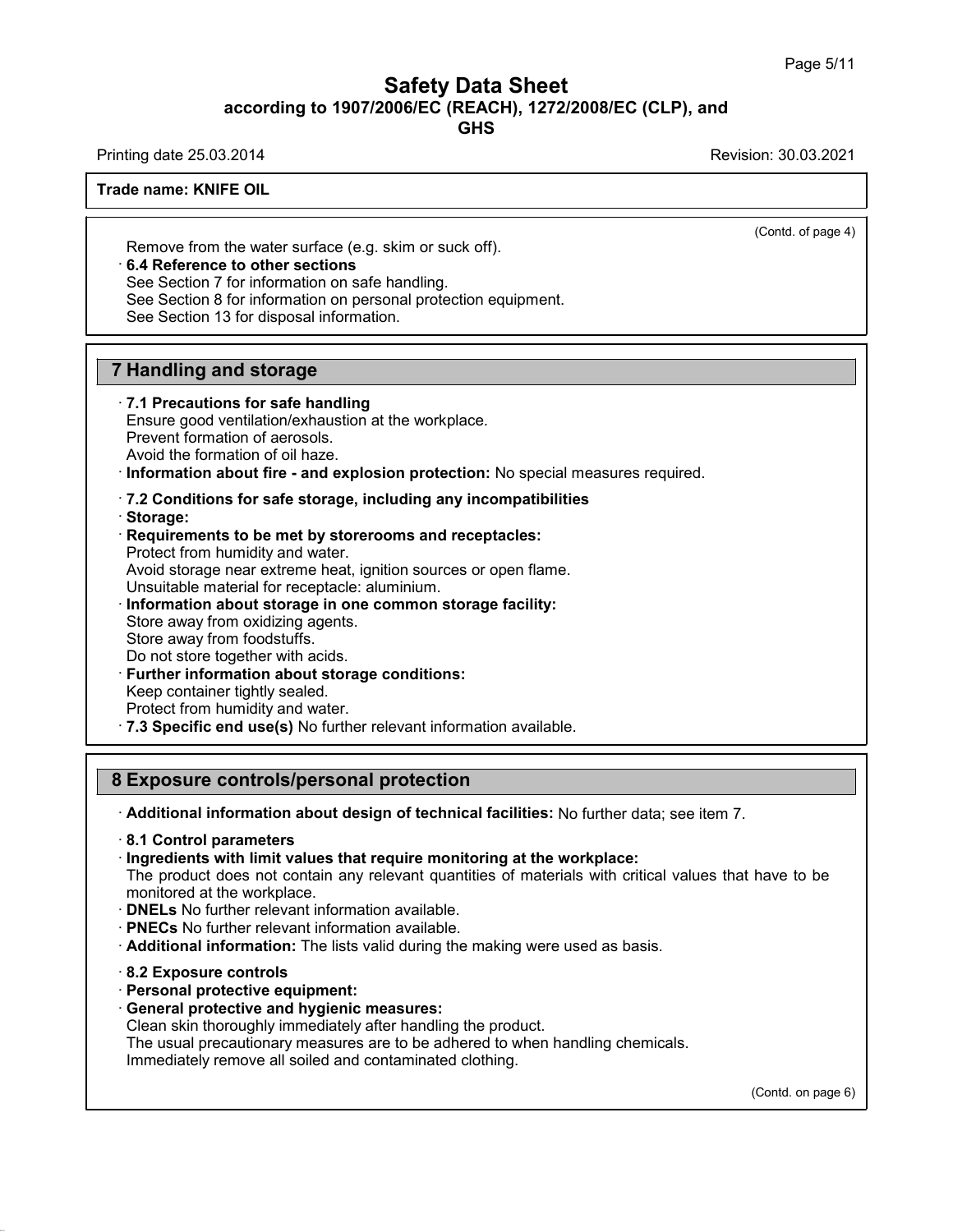# Safety Data Sheet<br><sub>006/EC (REACH), 1272/2008/EC (CLP),<br>GHS</sub> Page 6/11<br>**according to 1907/2006/EC (REACH), 1272/2008/EC (CLP), and<br>GHS<br>Revision: 30.03.2021 Safety Data Sheet**<br>
according to 1907/2006/EC (REACH), 1272/2008/EC (CLP), and<br>
Printing date 25.03.2014<br>
Revision: 30.03.2021<br>
Revision: 30.03.2021

**GHS**

**Trade name: KNIFE OIL**  $\overline{\text{(Cond. of page 5)}}$ Ing date 23.03.2014<br> **Mash hands before breaks and at the end of work.**<br>
Do not inhale gases / fumes / aerosols.<br>
Avoid contact with the eves and skin Wash hands before breaks and at the end of work.<br>Do not inhale gases / fumes / aerosols.<br>Avoid contact with the eyes and skin.<br>Respiratory protection: Wash hands before breaks and at the end of work.<br>Do not inhale gases / fumes / aerosols.<br>Avoid contact with the eyes and skin.<br>**· Respiratory protection:**<br>Use suitable respiratory protective device when aer<br>Use suitable re Wash hands before breaks and at the end of work.<br>Do not inhale gases / fumes / aerosols.<br>Avoid contact with the eyes and skin.<br>**Respiratory protection:**<br>Use suitable respiratory protective device when aerosol or mist is fo Use suitable respiratory protective device when aerosol or mist is formed.<br>Use suitable respiratory protective device in case of insufficient ventilation.<br>NIOSH or EN approved organic vapor respirator equipped with a dust/ Do not inhale gases / fumes / aerosols.<br>
Avoid contact with the eyes and skin.<br> **Respiratory protection:**<br>
Use suitable respiratory protective device when aerosol or mist is formed.<br>
Use suitable respiratory protective dev Solid Tespiratory protective developeration protective developeration of hands:<br>Protective gloves Protection of hands:<br>The glove material has to be impermeable and resistant to the product/ the substance/ the preparation.<br>Selection of the glove material on consideration of the penetration times, rates of diffusion and Figure 2013<br>Selection of the glove material has to be impermeable and resistant to the product/ the substance/ the preparation.<br>Selection of the glove material on consideration of the penetration times, rates of diffusion degradation.<br>**Material of gloves** The glove material has to be in<br>Selection of the glove materi<br>degradation.<br>**Material of gloves**<br>The selection of the suitable g<br>quality and varies from man The glove material has to be impermeable and resistant to the product/ the substance/ the preparation.<br>Selection of the glove material on consideration of the penetration times, rates of diffusion and the degradation.<br>**Mat** The glove material has to be impermeable and resistant to the product/ the substance/ the preparation.<br>Selection of the glove material on consideration of the penetration times, rates of diffusion and the degradation.<br>**Mat** Selection of the glove material on consideration of the penetration times, rates of diffusion and the<br>degradation.<br>**Material of gloves**<br>The selection of the suitable gloves does not only depend on the material, but also on degradation.<br> **Material of gloves**<br>
The selection of the suitable gloves does not<br>
quality and varies from manufacturer to material<br>
substances, the resistance of the glove material<br> **Conservedity**<br> **Penetration time of gl** The selection of the suitable gloves does not only depend on the material, but also on further marks of<br>quality and varies from manufacturer to manufacturer. As the product is a preparation of several<br>substances, the resis substances, the resistance of the glove material can not be calculated in advance and has therefore to be checked prior to the application.<br> **Penetration time of glove material**<br>
The exact break through time has to be foun The exact break through time has to be found out by the manufacturer of the protective gloves and has to<br>be observed.<br>
For the permanent contact gloves made of the following materials are suitable:<br>
Neoprene gloves<br>
Fluoro For the permanent com<br>
Neoprene gloves<br>
Fluorocarbon rubber (V<br> **Not suitable are glove**<br> **Eye protection:** b giveon rubber (Viton)<br>able are gloves made of<br>tection:<br>Safety glasses **Example 15 September 10 State of September 2015**<br> **Body protection:** Oil resistant protective clothing<br> **Example 2015**<br> **Example 2015**<br>
No further relevant information available. **Example 3**<br> **Example 3**<br> **Example 3**<br> **Example 3**<br> **Limitation and supervision of exposure into the environment<br>
No further relevant information available.<br>
<b>Risk management measures** Safety glasses<br>
• **Body protection:** Oil resistant protective clothing<br>
• **Limitation and supervision of exposure into th**<br>
• **Risk management measures**<br>
• See Section 7 for additional information.<br>
• No further relevant i Body protection: Oil resistant protective clothi<br>Limitation and supervision of exposure into<br>No further relevant information available.<br>Risk management measures<br>See Section 7 for additional information.<br>No further relevant Body protection: Oil resistant protective clothing<br>Limitation and supervision of exposure into th<br>No further relevant information available.<br>Risk management measures<br>See Section 7 for additional information.<br>No further rel No luttiler relevant information available.<br> **Prince See Section 7 for additional information.**<br>
No further relevant information available.<br> **9 Physical and chemical properties**<br> **9.1 Information on basic physical and chem Physical and chemical properties**<br> **9.1 Information on basic physical and chemical properties**<br> **• 9.1 Information on basic physical and chemical properties**<br>
• Appearance: **9 Physical and chemical properties**<br> **9.1 Information on basic physical and chiral Information**<br> **Appearance:**<br> **Form: 1 Information on basic physical and chemical properties<br>
eneral Information<br>
ppearance:<br>
Form:<br>
Colour:**<br>
Colour:<br>
Colour:<br>
Cetroleum-like<br>
Cetroleum-like

· Penetration time of glove material

For the permanent contact gloves made of the following materials are suitable:

- 
- 



- 
- 

- 
- 
- · **Appearance:**
	-
- 

38.0.16

- 
- **Form:** Liquid · Odour: **Petroleum-like**

(Contd. on page 7)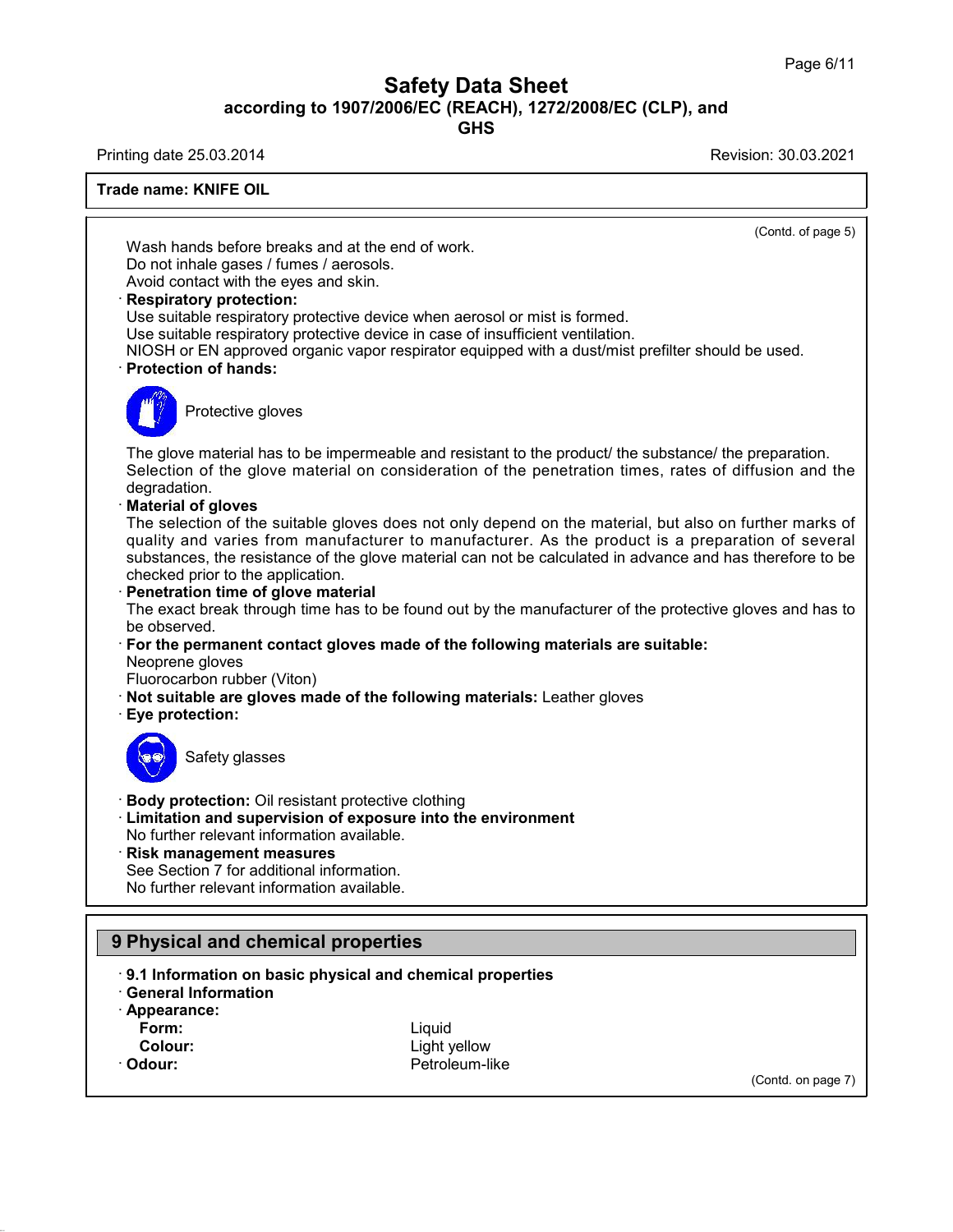# **Safety Data Sheet**<br> **according to 1907/2006/EC (REACH), 1272/2008/EC (CLP), and**<br> **GHS Safety Data Sheet**<br>according to 1907/2006/EC (REACH), 1272/2008/EC (CLP), and<br>Printing date 25.03.2014<br>Revision: 30.03.2021<br>Trade name: KNIFE OIL

**GHS**

|                                                                                                   |                                                                                       | (Contd. of page 6) |
|---------------------------------------------------------------------------------------------------|---------------------------------------------------------------------------------------|--------------------|
| Odour threshold:                                                                                  | Not determined.                                                                       |                    |
| · pH-value:                                                                                       | Not determined.                                                                       |                    |
| Change in condition<br><b>Melting point/Melting range:</b><br><b>Boiling point/Boiling range:</b> | Not Determined.<br>>599°F/> 315 °C                                                    |                    |
| · Flash point:                                                                                    | $>352^{\circ}$ F/ $> 178^{\circ}$ C                                                   |                    |
| · Flammability (solid, gaseous):                                                                  | Not applicable.                                                                       |                    |
| · Auto/Self-ignition temperature:                                                                 | Not determined.                                                                       |                    |
| · Decomposition temperature:                                                                      | Not determined.                                                                       |                    |
| · Self-igniting:                                                                                  | Product is not self-igniting.                                                         |                    |
| Danger of explosion:                                                                              | Product does not present an explosion hazard.                                         |                    |
| <b>Explosion limits:</b><br>Lower:<br>Upper:                                                      | Not determined.<br>Not determined.                                                    |                    |
| · Vapour pressure:                                                                                | Not determined.                                                                       |                    |
| <b>O</b> Density at 20 °C:<br>· Relative density<br>· Vapour density<br><b>Evaporation rate</b>   | $0,89$ g/cm <sup>3</sup><br>Not determined.<br>Not determined.<br>Not determined.     |                    |
| · Solubility in / Miscibility with                                                                | Not miscible or difficult to mix.                                                     |                    |
| water:                                                                                            |                                                                                       |                    |
| · Partition coefficient (n-octanol/water): Not determined.                                        |                                                                                       |                    |
| · Viscosity:<br>Dynamic:<br>Kinematic at 20 °C:<br>· 9.2 Other information                        | Not determined.<br>$22 \text{ mm}^2$ /s<br>No further relevant information available. |                    |

| <b>10 Stability and reactivity</b>                                   |                                                                                                 |
|----------------------------------------------------------------------|-------------------------------------------------------------------------------------------------|
|                                                                      |                                                                                                 |
| ⋅ 10.1 Reactivity                                                    |                                                                                                 |
| 10.2 Chemical stability                                              |                                                                                                 |
| Thermal decomposition / conditions to be avoided:                    |                                                                                                 |
| Keep away from heat and direct sunlight.                             |                                                                                                 |
| No decomposition if used and stored according to specifications.     |                                                                                                 |
| 10.3 Possibility of hazardous reactions                              |                                                                                                 |
| Reacts with alkali (Iyes).                                           |                                                                                                 |
| Reacts with strong oxidizing agents.                                 |                                                                                                 |
| Toxic fumes may be released if heated above the decomposition point. |                                                                                                 |
| Reacts with strong acids.                                            |                                                                                                 |
|                                                                      | Can form explosive mixtures in air if heated above flash point and/or when sprayed or atomised. |
|                                                                      | (Contd. on page 8)                                                                              |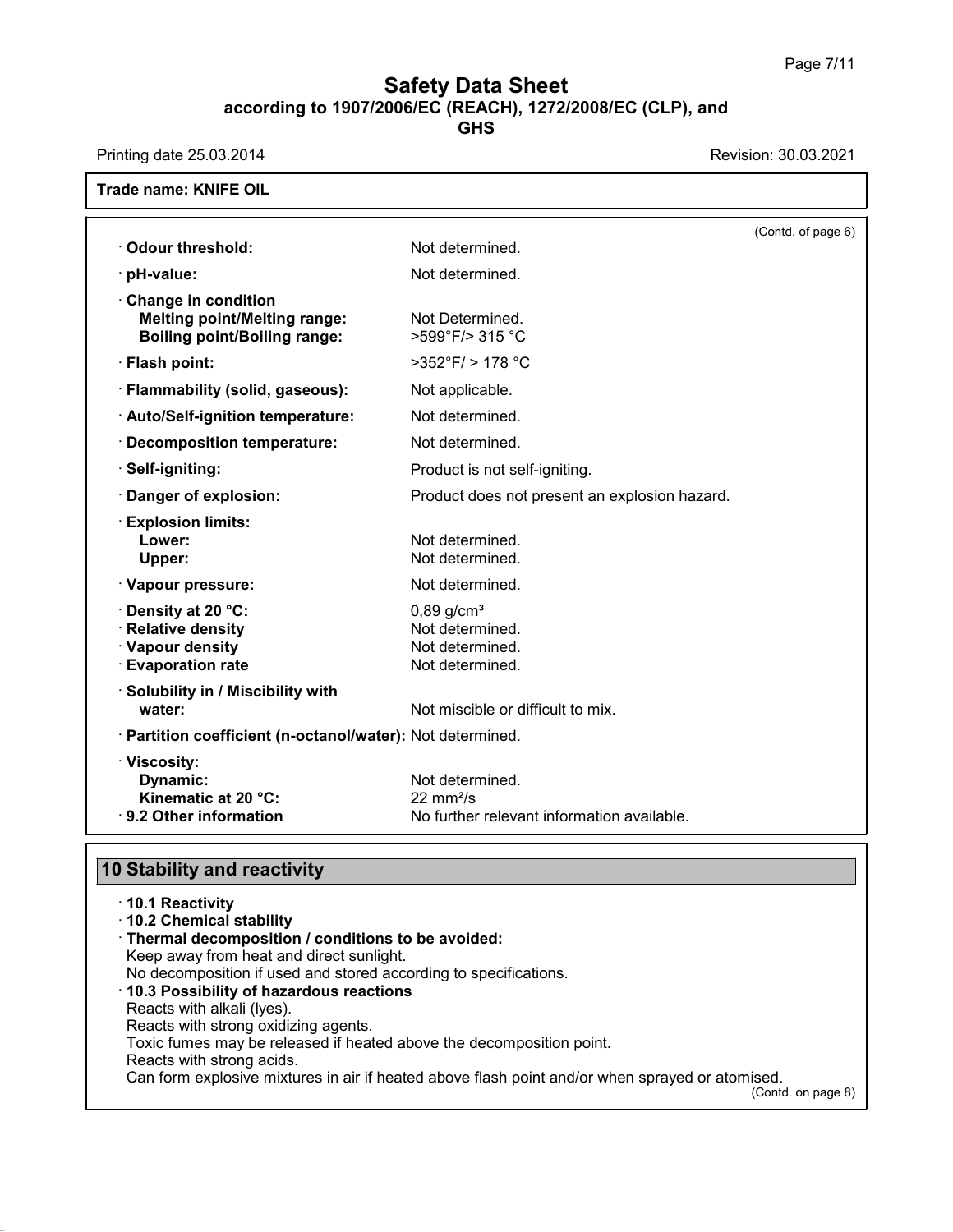# Safety Data Sheet<br><sub>006/EC (REACH), 1272/2008/EC (CLP),<br>GHS</sub> Page 8/11<br>**according to 1907/2006/EC (REACH), 1272/2008/EC (CLP), and<br>GHS<br>Revision: 30.03.2021 Safety Data Sheet**<br>
according to 1907/2006/EC (REACH), 1272/2008/EC (CLP), and<br>
Printing date 25.03.2014<br>
Revision: 30.03.2021<br>
Revision: 30.03.2021

**GHS**

**Trade name: KNIFE OIL**

· **10.4 Conditions to avoid** Store away from oxidizing agents. · **10.5 Incompatible materials:** No further relevant information available. · **10.6 Hazardous decomposition products: 10.4 Conditions to avoid** Store away from oxidiz<br>**10.5 Incompatible materials:** No further relevant<br>**10.6 Hazardous decomposition products:**<br>Carbon monoxide and carbon dioxide<br>Halogenated hydrocarbons<br>Hydrogen chloride (H **10.4 Conditions to avoid** Store aw<br>**10.5 Incompatible materials:** No f<br>**10.6 Hazardous decomposition p**<br>Carbon monoxide and carbon dioxic<br>Halogenated hydrocarbons<br>Hydrogen chloride (HCl) **10.4 Conditions to avoid** Store away<br>**10.5 Incompatible materials:** No furt<br>**10.6 Hazardous decomposition pro**<br>Carbon monoxide and carbon dioxide<br>Halogenated hydrocarbons<br>Hydrogen chloride (HCl)

**10.6 Hazardous decomposition products:**<br>Carbon monoxide and carbon dioxide<br>Halogenated hydrocarbons<br>Hydrogen chloride (HCl)<br>**11 Toxicological information**<br>11.1 Information on toxicological effects · **11.1 Information on toxicological effects**

· **Non Toxic:**

· **Primary irritant effect:**

· **on the skin:** Irritant to skin and mucous membranes.

· **on the eye:** Irritating effect.

· **Sensitization:** No sensitizing effects known.

· **Additional toxicological information:**

The product shows the following dangers according to the calculation method of the General EU Classification Guidelines for Preparations as issued in the latest version:

Irritant

At long or repeated contact with skin it may cause dermatitis due to the degreasing effect of the solvent. May cause acne. At long or repeated contact with skin it maid<br>May cause acne.<br>**12 Ecological information**<br>12.1 Toxicity

**12 Ecological information<br>
12.1 Toxicity<br>
Aquatic toxicity: No further relevant information available.<br>
12.2 Persistence and degradability Not easily biodegradable** 

**Ecological information**<br>
• **12.1 Toxicity**<br>
• **Aquatic toxicity:** No further relevant information available.<br>
• **12.2 Persistence and degradability** Not easily biodegradable<br>
• **12.4 Mobility in soil No further relevant 2 Ecological information**<br>
↑ 12.1 Toxicity<br>
↑ Aquatic toxicity: No further relevant information available.<br>
↑ 12.2 Persistence and degradability Not easily biodegradable<br>
↑ 12.3 Bioaccumulative potential May be accumulat **12.1 Toxicity**<br> **• Aquatic toxicity:** No further relevant information available.<br> **• 12.2 Persistence and degradability** Not easily biodegradable<br> **• 12.3 Bioaccumulative potential** May be accumulated in organism<br>
• **12.4** 

· **Remark:**

12.2 Persistence and degrad<br>12.3 Bioaccumulative poten<br>12.4 Mobility in soil No furthe<br>Ecotoxical effects:<br>Remark:<br>Harmful to fish<br>The product is oxygen-consun<br>Due to mechanical actions of t 12.3 Bioaccumulative potential May be accumulated in organism<br>12.4 Mobility in soil No further relevant information available.<br>Ecotoxical effects:<br>Remark:<br>Harmful to fish<br>The product is oxygen-consuming. The declared actio **Exercise to mechanical actions of the product information available.**<br> **Ecotoxical effects:**<br> **Remark:**<br>
Harmful to fish<br>
The product is oxygen-consuming. The declared action may be partly caused by lack of oxygen.<br>
Due

• **Remark:**<br> **Harmful to fish**<br> **The product is oxygen-cons**<br> **Due to mechanical actions c**<br> **Additional ecological information**<br> **General notes:**<br>
Water hazard class 1 (Germ<br>
Do not allow undiluted prod Harmful to fish<br>The product is oxygen-consuming. The declared action may be partly caused by lack of oxygen.<br>Due to mechanical actions of the product (e.g. agglutinations) damages may occur.<br>**Additional ecological informat** The product is oxygen-consuming. The declared action may be partly caused by lack of oxygen.<br>Due to mechanical actions of the product (e.g. agglutinations) damages may occur.<br>**Additional ecological information:**<br>**General n** system. Additional ecological information:<br>
General notes:<br>
Water hazard class 1 (German Regulation) (Self-assessment): slightly hazardous for water<br>
Do not allow undiluted product or large quantities of it to reach ground water, General notes:<br>Water hazard class 1 (German Regulation) (Self-assessment): slightly hazardous for water<br>Do not allow undiluted product or large quantities of it to reach ground water, water course or sewage<br>system.<br>Harmful Water hazard class 1 (German Regulation) (Self-assessm<br>Do not allow undiluted product or large quantities of it to<br>system.<br>Harmful to aquatic organisms<br>Due to available data on eliminability/decomposition a<br>damage of the e

rolonged term<br>(Contd. on page 9)

## **12.5 Results of PBT and vPvB assessment**<br>**PBT:** Not applicable.

38.0.16

(Contd. of page 7)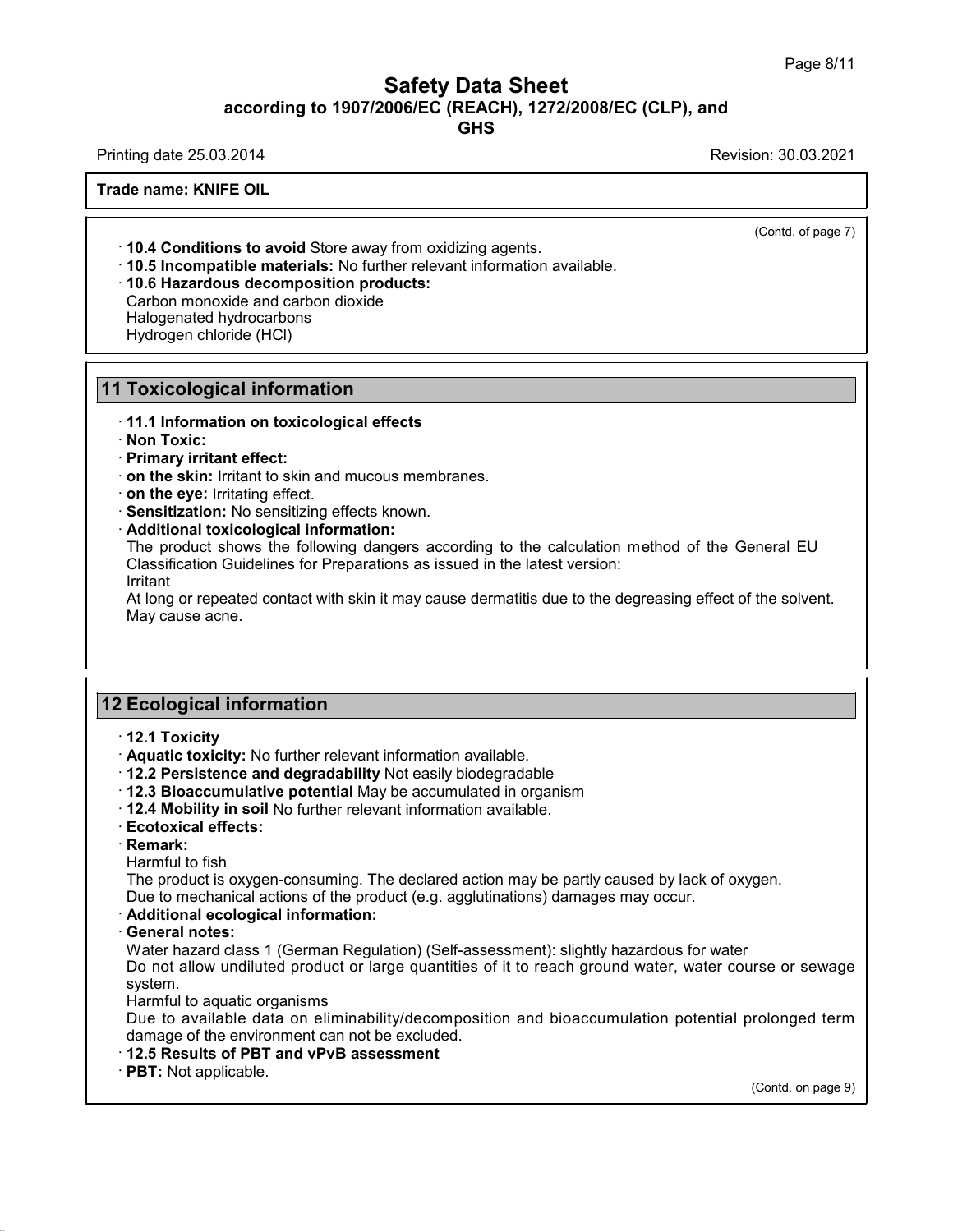# Safety Data Sheet<br><sub>006/EC (REACH), 1272/2008/EC (CLP),<br>GHS</sub> Page 9/11<br>**according to 1907/2006/EC (REACH), 1272/2008/EC (CLP), and<br>GHS<br>Revision: 30.03.2021 Safety Data Sheet**<br>
according to 1907/2006/EC (REACH), 1272/2008/EC (CLP), and<br>
Printing date 25.03.2014<br>
Revision: 30.03.2021<br>
Revision: 30.03.2021

**GHS**

**Trade name: KNIFE OIL**

 $\overline{\text{(Cond. of page 8)}}$ 

• **vPvB:** Not applicable.<br>• **vPvB:** Not applicable.<br>• 12.6 Other adverse effects No further relevant information available. **12.6 Other adverse effects** No further relevant information available.<br>
13 Disposal considerations<br>
13 Disposal considerations<br>
13.1 Waste treatment methods

## · **Recommendation**

Must not be disposed together with household garbage. Do not allow product to reach sewage system. **Disposal considerations**<br>13.1 Waste treatment methods<br>Recommendation<br>Must not be disposed together with household garbage. Do not allow product to reach sewage system.<br>Product is recyclable as a waste oil. Deliver unused **Disposal considerations**<br>13.1 Waste treatment methods<br>Recommendation<br>Must not be disposed together with household garbage. Do not allow product to reach sewage system.<br>Product is recyclable as a waste oil. Deliver unused **13.1 Waste treatment methods**<br> **Recommendation**<br>
Must not be disposed together with household garbage. Do<br>
Product is recyclable as a waste oil. Deliver unused and/or<br>
Contact waste processors for recycling information.<br> • **Recommendation:** Disposed together with household garbage. Do not allow product to reader Product is recyclable as a waste oil. Deliver unused and/or contaminated product to Contact waste processors for recycling inform

- 
- **Recommended cleansing agents:** Solvent naphtha<br>14 Transport information

| · Uncleaned packaging:<br>· Recommendation: Disposal must be made according to official regulation<br>· Recommended cleansing agents: Solvent naphtha |                       |
|-------------------------------------------------------------------------------------------------------------------------------------------------------|-----------------------|
| <b>14 Transport information</b>                                                                                                                       |                       |
|                                                                                                                                                       |                       |
| · 14.1 UN-Number<br>· DOT, ADR, ADN, IMDG, IATA<br>14.2 UN proper shipping name                                                                       | Not Regulated         |
| · DOT, ADR, ADN, IMDG, IATA<br>14.3 Transport hazard class(es)                                                                                        | Not Regulated         |
| · DOT, ADR, ADN, IMDG, IATA<br>· Class                                                                                                                | Not Regulated         |
| ⋅ 14.4 Packing group<br>· DOT, ADR, IMDG, IATA<br>⋅14.5 Environmental hazards:                                                                        | Not Regulated         |
| · Marine pollutant:<br>14.6 Special precautions for user                                                                                              | Nο<br>Not applicable. |
| 14.7 Transport in bulk according to Annex II of<br>MARPOL73/78 and the IBC Code<br>· UN "Model Regulation":                                           | Not applicable.       |
|                                                                                                                                                       |                       |
| <b>15 Regulatory information</b>                                                                                                                      |                       |
| 15.1 Safety, health and environmental regulations/legislation specific                                                                                |                       |

## **15 Regulatory information**

· **15.1 Safety, health and environmental regulations/legislation specific for the substance or mixture** • **15.1 Safety, health and environmental regulations/legeral of SARA**<br>• **SARA**<br>• **Section 355 (extremely hazardous substances):**<br>None of the ingredients is listed. None of the ingredients is listed.<br>None of the ingredients is listed.<br>None of the ingredients is listed.<br>None of the ingredients is listed.<br>None of the ingredients is listed.<br>None of the ingredients is listed.

· **SARA**

38.0.16

Sakka<br>Section 355 (extremely hazardous substar<br>None of the ingredients is listed.<br>Section 313 (Specific toxic chemical listing<br>None of the ingredients is listed.

(Contd. on page 10)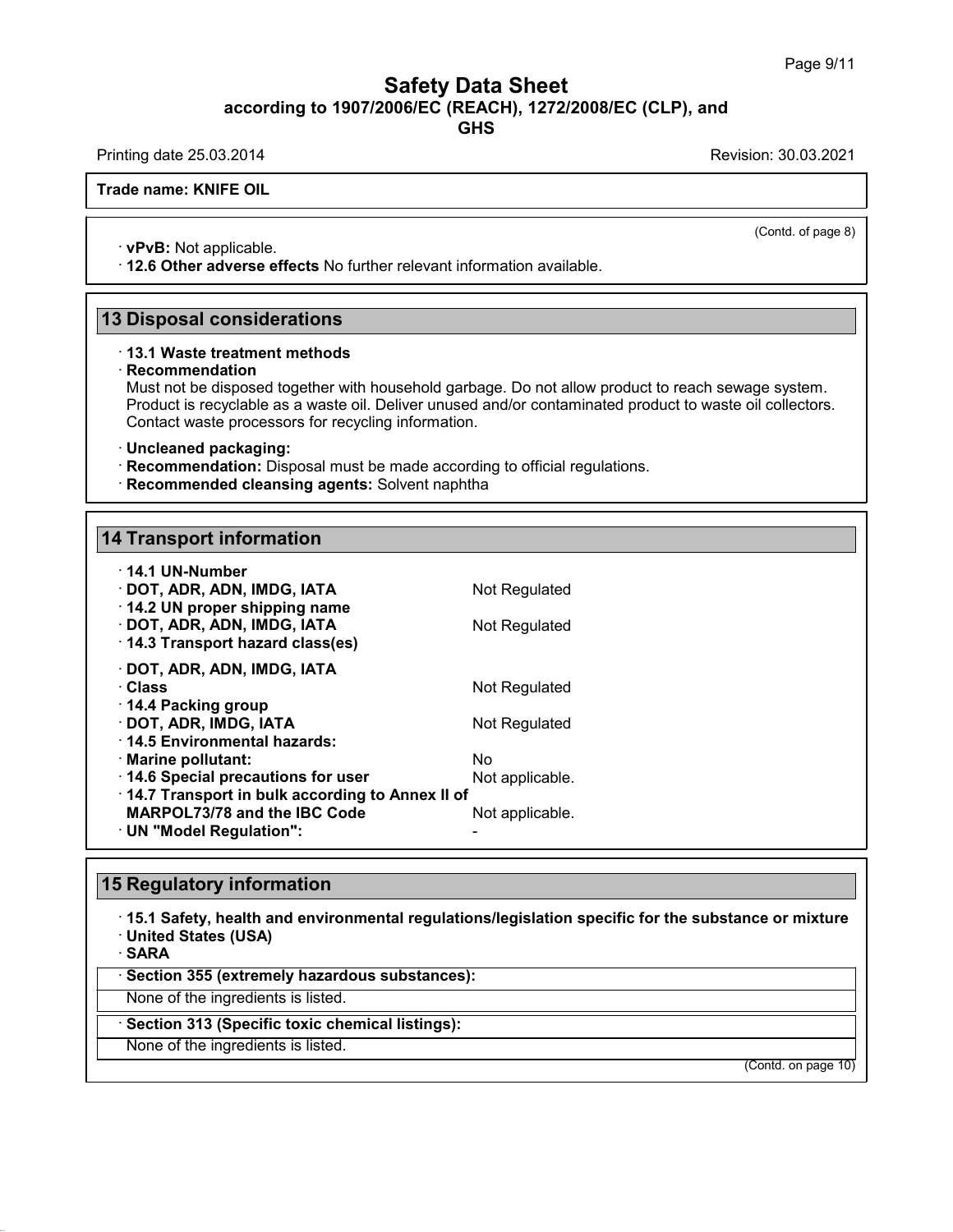# **Safety Data Sheet**<br> **according to 1907/2006/EC (REACH), 1272/2008/EC (CLP), and**<br> **GHS GHS Safety Data Sheet**<br>according to 1907/2006/EC (REACH), 1272/2008/EC (CLP), and<br>Printing date 25.03.2014<br>Revision: 30.03.2021<br>Trade name: KNIFE OIL

| $1.101019$ acto 20.00.2017                                                                                 |                     |
|------------------------------------------------------------------------------------------------------------|---------------------|
| <b>Trade name: KNIFE OIL</b>                                                                               |                     |
|                                                                                                            | (Contd. of page 9)  |
| · TSCA (Toxic Substances Control Act):                                                                     |                     |
| All ingredients are listed.                                                                                |                     |
| <b>Proposition 65 (California):</b>                                                                        |                     |
| <b>Chemicals known to cause cancer:</b>                                                                    |                     |
| None of the ingredients is listed.                                                                         |                     |
| Chemicals known to cause reproductive toxicity for females:                                                |                     |
| None of the ingredients is listed.                                                                         |                     |
| Chemicals known to cause reproductive toxicity for males:                                                  |                     |
| None of the ingredients is listed.                                                                         |                     |
| Chemicals known to cause developmental toxicity:                                                           |                     |
| None of the ingredients is listed.                                                                         |                     |
| <b>Carcinogenic Categories</b>                                                                             |                     |
| <b>EPA (Environmental Protection Agency)</b>                                                               |                     |
| None of the ingredients is listed.                                                                         |                     |
| <b>IARC (International Agency for Research on Cancer)</b>                                                  |                     |
| None of the ingredients is listed.                                                                         |                     |
| · TLV (Threshold Limit Value established by ACGIH)                                                         |                     |
| None of the ingredients is listed.                                                                         |                     |
| NIOSH-Ca (National Institute for Occupational Safety and Health)                                           |                     |
| None of the ingredients is listed.                                                                         |                     |
| <b>OSHA-Ca (Occupational Safety &amp; Health Administration)</b>                                           |                     |
| None of the ingredients is listed.                                                                         |                     |
| $\overline{\cdot}$ Canada                                                                                  |                     |
| <b>Canadian Domestic Substances List (DSL)</b>                                                             |                     |
| All ingredients are listed.                                                                                |                     |
| Canadian Ingredient Disclosure list (limit 0.1%)                                                           |                     |
| None of the ingredients is listed.                                                                         |                     |
| <b>Canadian Ingredient Disclosure list (limit 1%)</b>                                                      |                     |
| None of the ingredients is listed.                                                                         |                     |
| · National regulations:                                                                                    |                     |
| Other regulations, limitations and prohibitive regulations                                                 |                     |
| · Substances of very high concern (SVHC) according to REACH, Article 57                                    |                     |
| None of the ingredients is listed.                                                                         |                     |
| · 15.2 Chemical safety assessment: A Chemical Safety Assessment has not been carried out.                  |                     |
|                                                                                                            |                     |
| <b>16 Other information</b>                                                                                |                     |
| This information is based on our present knowledge. However, this shall not constitute a guarantee for any |                     |
| specific product features and shall not establish a legally valid contractual relationship.                |                     |
|                                                                                                            | (Contd. on page 11) |
|                                                                                                            |                     |